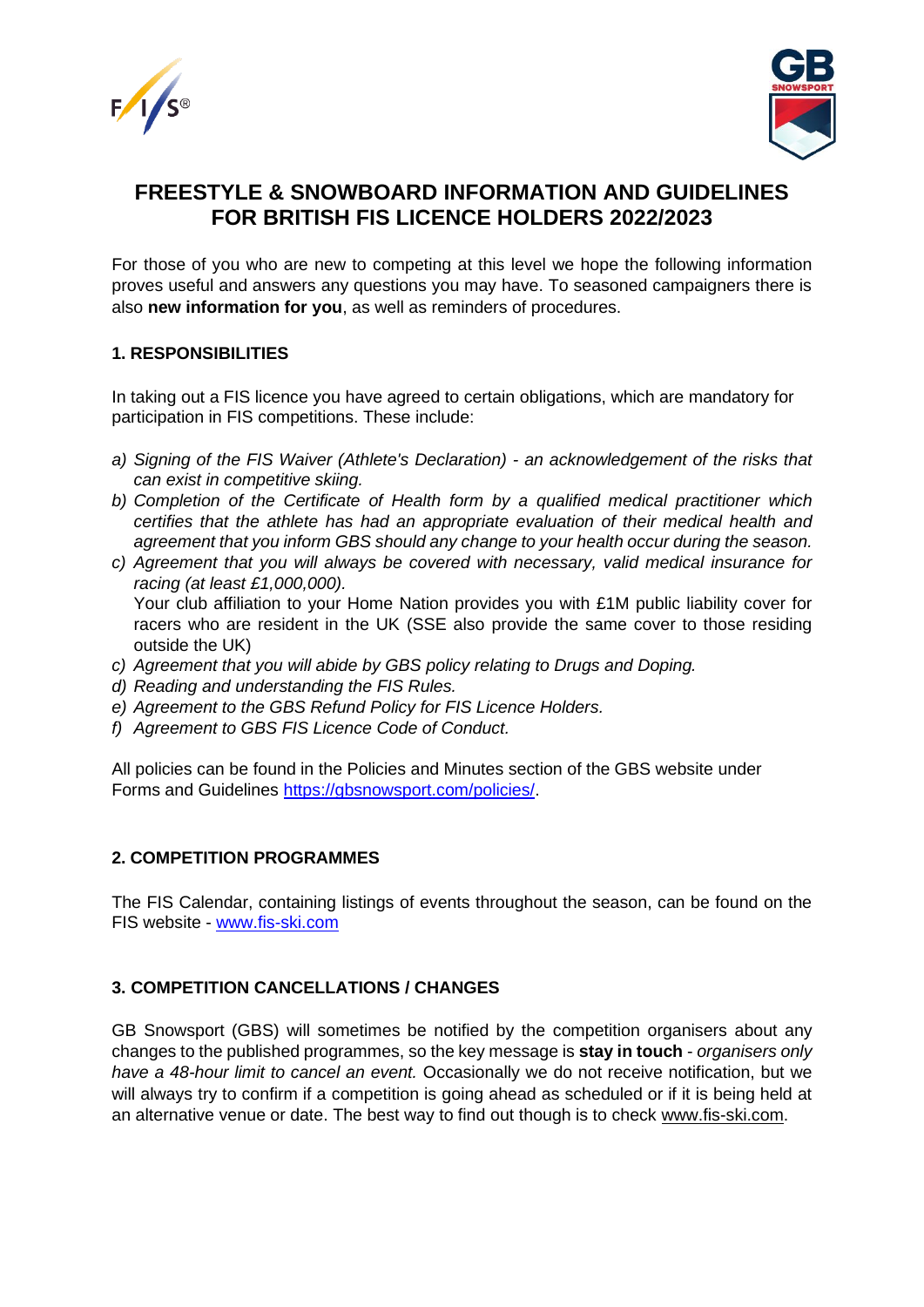



### **4. ENTRIES, QUOTAS AND TIMESCALES**

Entries to all competitions listed in the FIS calendar will be made by GBS or the GBS nominated coach within your discipline. Only selected athletes will be entered into World Cup, Continental Cups, World Ski Championships and World Junior Championships events. The British Olympic Association is responsible for entries to European Youth Olympics and Olympic Winter Games. You must complete your request to enter into a competition either 7 or 14 days (depending on the event) prior to the Team Captains' meeting on the first day of the event, not the specific competition. If you have any queries in relation to your competition entries, please contact the Competition Coordinator [raceentry@gbsnowsport.com](mailto:raceentry@gbsnowsport.com) or the appropriate coach or official within you discipline.

#### *We regret that we cannot take race entry requests by telephone.*

#### **FIS COMPETITIONS**

- Entry requests should be processed, no later than 7 days before the day of the Team Captains' meeting on the first day of the event, not the specific competition. The GBS office will charge a processing fee of £5.50 per individual entry (see section 5 under GBS ADMIN FEE FOR COMPETITION ENTRIES).
- It is a requirement of competing in the United States, Europe and often in the Southern Hemisphere, to pay entry fees at approximately £25 per competition. The fee is paid directly to the competition organiser in the local currency. GBS will not pay for any entry fees.

#### **UNIVERSITY (UNI) RACES**

- UNI races are for students, therefore you may be asked to prove your student status.
- The British quota is at the discretion of the race organizers.
- Entry requests should be processed through the GBS website only no later than 7 days before the day of the Team Captain's Meeting on the first day of the event, not the specific race. The GBS office will charge a processing fee of £5.50 per individual entry (see section 5 under GBS ADMIN FEE FOR COMPETITION ENTRIES).
- Entry fees may be applicable. If so, the fee is paid directly to the race organiser in the local currency. GBS will not pay for any entry fees.

#### **NATIONAL CHAMPIONSHIPS (NC)**

- The British quota is at the discretion of the race organisers. Organisers of NC competitions have the right to restrict the total foreign entry to no more than 25 overseas competitors, often based on maximum points criteria. The decision of the organising committee can be as late as 24 hours before the event.
- Entry requests should be processed through the GBS website only, no later than *14 days* before the day of the Team Captain's Meeting on the first day of the event, not the specific competition. The GBS office will charge a processing fee of £5.50 per individual entry (see section 5 under GBS ADMIN FEE FOR COMPETITION ENTRIES).
- Entry fees may be applicable. If so, the fee is paid directly to the competition organiser in the local currency. GBS will not pay for any entry fees.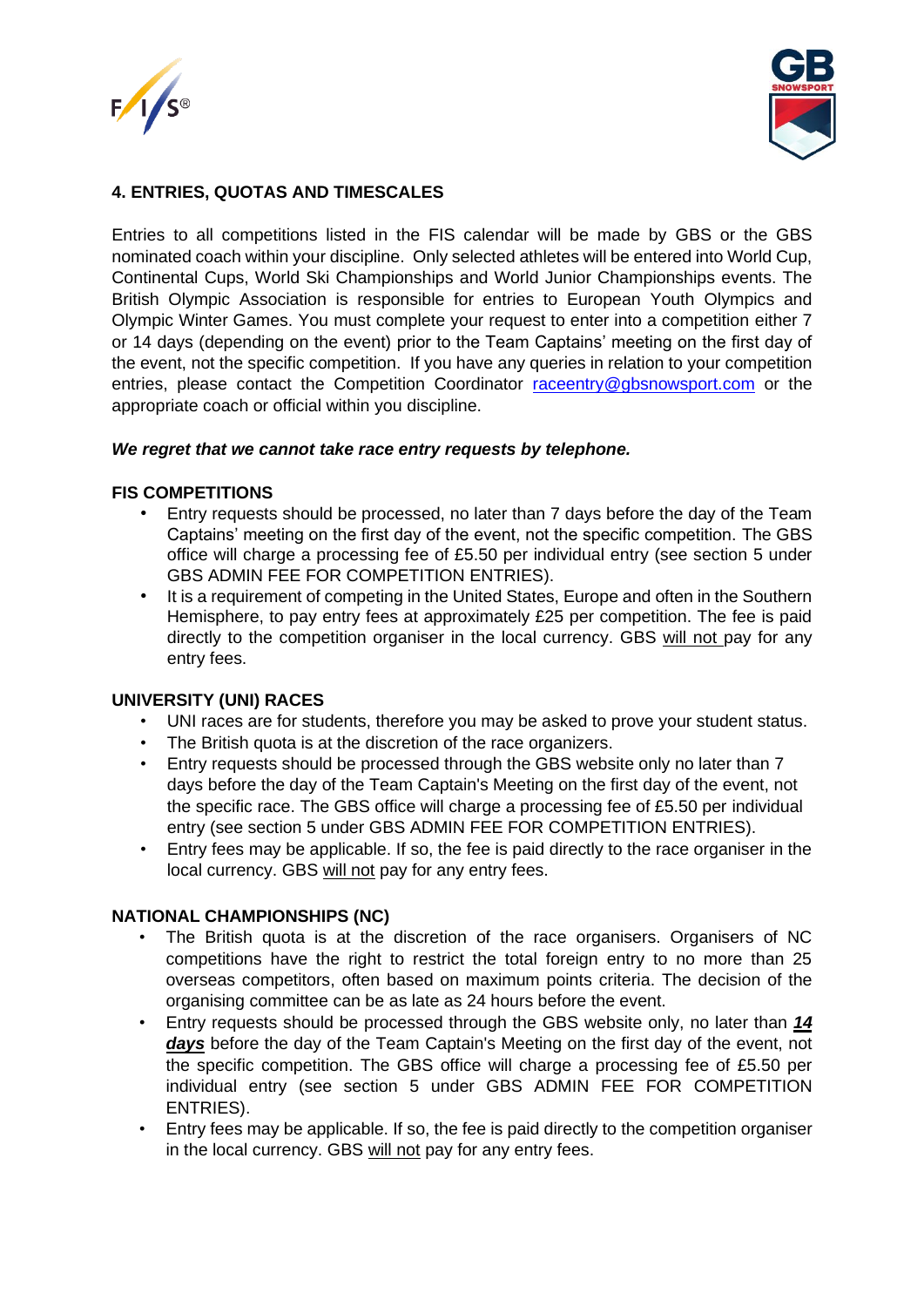



### **CONTINENTAL CUPS (e.g. Europa Cup, North America Cup, Australia & New Zealand Cup)**

• The GBR quota for Continental cups is determined annually by FIS [\(www.fis](http://www.fis-ski.com/)[ski.com\)](http://www.fis-ski.com/).

- Entry requests should be processed no later than 14 days before the day of the Team Captain's Meeting on the first day of the event, not the specific race. The GBS office will charge a processing fee of £5.50 per individual entry (see section 5 under GBS ADMIN FEE FOR COMPETITION ENTRIES).
- Only selected athletes will be entered into Continental Cups.
- Entry fees may be applicable. If so, the fee is paid directly to the competition organiser in the local currency. GBS will not pay for any entry fees.

#### **WORLD CUP (WC)**

- These competitions are usually restricted to team athletes, all entries by non-team athletes must be approved by the Selection Panel of the appropriate ski/snowboard discipline.
- Entries are requested by coaches to the GBS office and then made directly by the GBS office with the event organisers.
- Entry fees may be applicable. If so, the fee is paid directly to the event organiser in the local currency. GBS will not pay for any entry fees, unless the athlete has an APA (Athlete Personal Award).

### **5. ENTRY SYSTEM**

### **COMPETITION ALLOCATION POLICY**

Entries will be made by GBS according to the FIS Competition Allocation Policy which is currently under review. The policy is available on the GBS website- [www.gbsnowsport.com](http://www.gbsnowsport.com./)

#### **GBS ADMIN FEE FOR RACE ENTRIES**

All race entries processed by GBS will incur an admin fee of **£5.50 per individual competition** (not per event). It is necessary to charge per individual competition as each competition has its own quota which needs to be managed. This will be invoiced to athletes individually during and at the end of the season. All outstanding competition entry admin fees must be settled before a FIS licence can be issued for the following season.

### **CONFIRMATION OF YOUR COMPETITION ENTRIES**

GBS will email event organisers with the British entry for all competitions. Therefore, you must provide a valid email address with your entry request, so that you can be copied into the competition entry email. This email will serve as confirmation of your entry. Please note that it is sometimes necessary to make changes to entries after an entry has been submitted. Therefore, it is imperative that you check your email regularly for updates to the entry. It can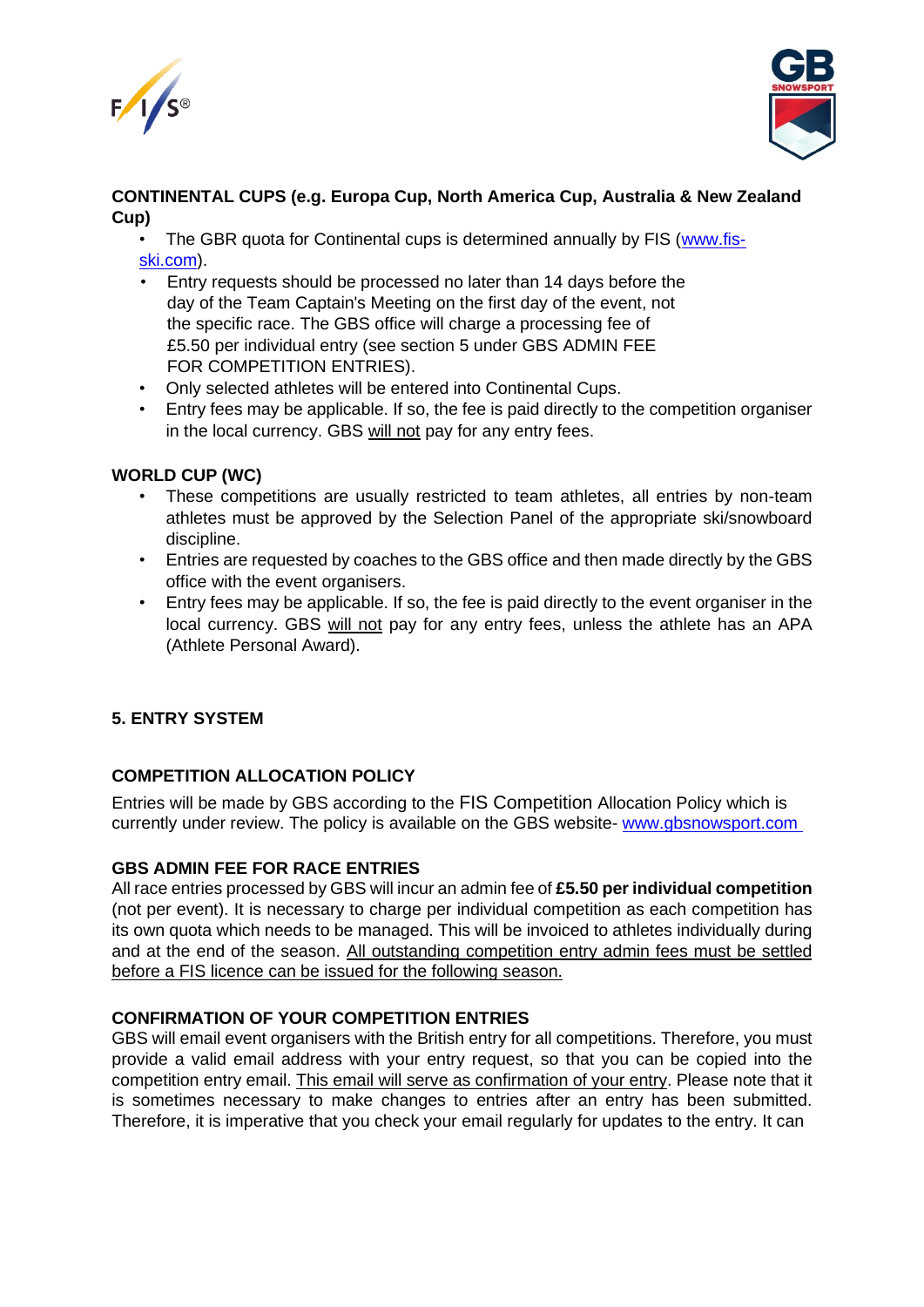



be useful to print off the entry and take it with you to the Team Captain's Meeting as proof that you have been entered.

#### **COMPETITION MEETING REPRESENTATION**

Team Captains' Meetings take place in the afternoon or evening before the competition to determine the programme and start list. There should be no more than two people at these meetings to represent the whole British entry, although this is not always possible.

You should make every effort to have a presence at the Team Captain's Meeting; organisers do have the right to remove competitors from the board who are not represented. You can represent yourself if there is not a coach/team captain present. Please ensure you arrive at least 30 minutes before the meeting begins. If you are unavoidably detained en route, it is vital that you phone the organisers office to confirm your participation. Organisers' office numbers are listed on the FIS calendar and you should take a note of the number before you travel. GBS takes no responsibility for competitors being withdrawn from the start list if you are not represented at the Team Captain's Meeting.

### **GB SNOWSPORT REFUND POLICY**

GB Snowsport operates a **RESTRICTED** *REFUND* policy for both FIS licence and race/competition entry fees.

- **FIS Licences:** When you are selecting your FIS licence type, please ensure that you meet all of the necessary criteria and require the licence that you are applying for. If you make a mistake and either apply for the wrong licence in error or do not meet the criteria for the licence you have applied for, you may as a result be granted a licence which is of a reduced cost from the original fee paid, in this case the difference will be refunded after deduction of administration fees of 10 percent.
- **Race/Competition Entries:** entry fees will *NOT* be refunded. In the following cases entries will be carried forward if the criteria set out below are adhered to:
	- **- If you submit an entry but do not gain entry because competitors with higher priority fill the available quota places**.GB Snowsport will automatically carry the entry fees forward.
	- **- If a competition is cancelled or postponed to a date that you unable to compete:** Please note you must notify GB Snowsport via email to [raceentry@gbsnowsport.com](mailto:raceentry@gbsnowsport.com) within *7 days* of the date the competition was due to take place, to qualify to have your fees carried forward. GB Snowsport are *NOT* responsible for keeping track of cancelled or postponed competitions, it is the athlete's responsibility to inform GB Snowsport of any changes that occur.
	- **- If you become ill or are injured prior to competition:** Please note that you must inform GB Snowsport *immediately* via email to [raceentry@gbsnowsport.com.](mailto:raceentry@gbsnowsport.com) If you require to withdraw from 10 or more races due to a single illness or injury, you must provide GB Snowsport with a medical certificate within *7 days* of the original notification of your withdrawal. Medical certificates can be sent electronically to [raceentry@gbsnowsport.com](mailto:raceentry@gbsnowsport.com)
	- **- If you decide you no longer want to compete:** In this case, entry fees will only be carried forward if you notify GB Snowsport of your intention not to race *up to 3 days prior to the Captains meeting of the race/competition series*. Notification should be emailed to [raceentry@gbsnowsport.com.](mailto:raceentry@gbsnowsport.com)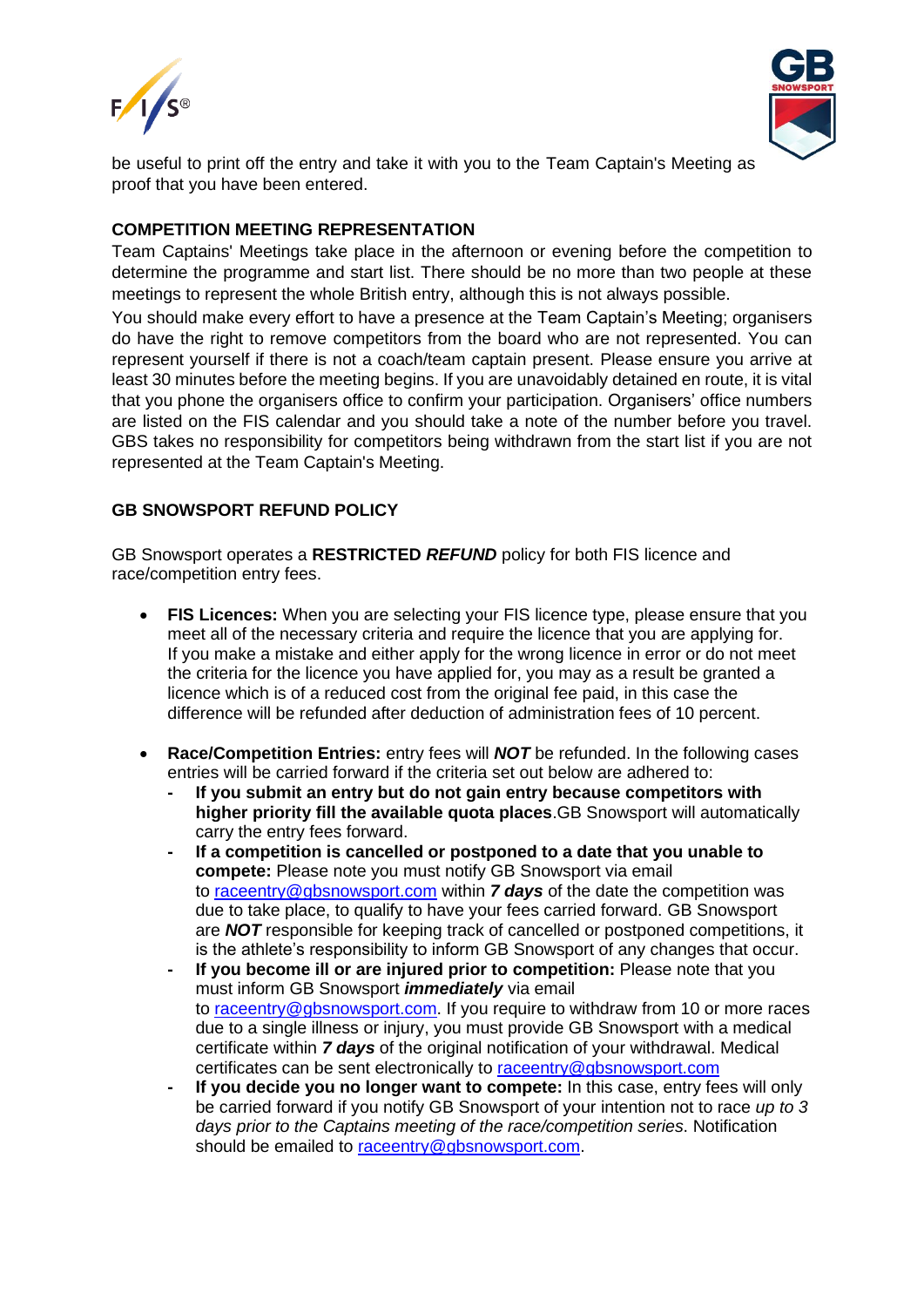

Failure to meet one of the above criteria will result in your entry fees NOT being carried forward and you having to pay for any future entries



in full.

# **6. CHECKING FIS ENTRIES**

Due to computerisation by both FIS and GBS, GBS are able to obtain full listings of licence holders who

- make double entries
- do not show up for events

This information will be used in the implementation of any disciplinary sanctions.

#### **DOUBLE ENTRIES AND WITHDRAWALS**

It contravenes FIS rules to enter more than one competition on the same day and double entries that we identify will not be made by GBS. It is also important that withdrawals and cancellations should be communicated directly to GBS as quickly as possible. Repeated breaches of these regulations, shown up by the FIS Database, will result in disciplinary action.

#### **DISCIPLINE**

All FIS licence holders are expected to have read and be bound by the International Ski Federation (FIS) rules [\(www.fis-ski.com\)](http://www.fis-ski.com/), the rules of the competition entered for and GBS FIS licence information and guidelines.

#### **SANCTIONS**

The following sanctions may be imposed by GBS for infringements of the above.

i) Non-attendance at pre-entered competitions without prior notification to GBS/or organisers or failure to remove name from start list if not competing in an event or failure to start second run, unless for medical reasons.

| For the athlete |                                               |
|-----------------|-----------------------------------------------|
| First occasion  | Warning                                       |
| Second occasion | One month suspension of licence               |
| Third occasion  | Suspension of licence for remainder of season |

ii) Making entries and then regularly making a withdrawal at short notice (possibly preventing other licence holders from entering).

Entries will only be made for events that are not oversubscribed by British FIS licence holders.

iii) Actions or behaviour that are considered breaches of discipline.

Suspension of licence for a period relative to the seriousness of the incident.

Appeals can be made against any sanction. These should be addressed to the Board of GBS.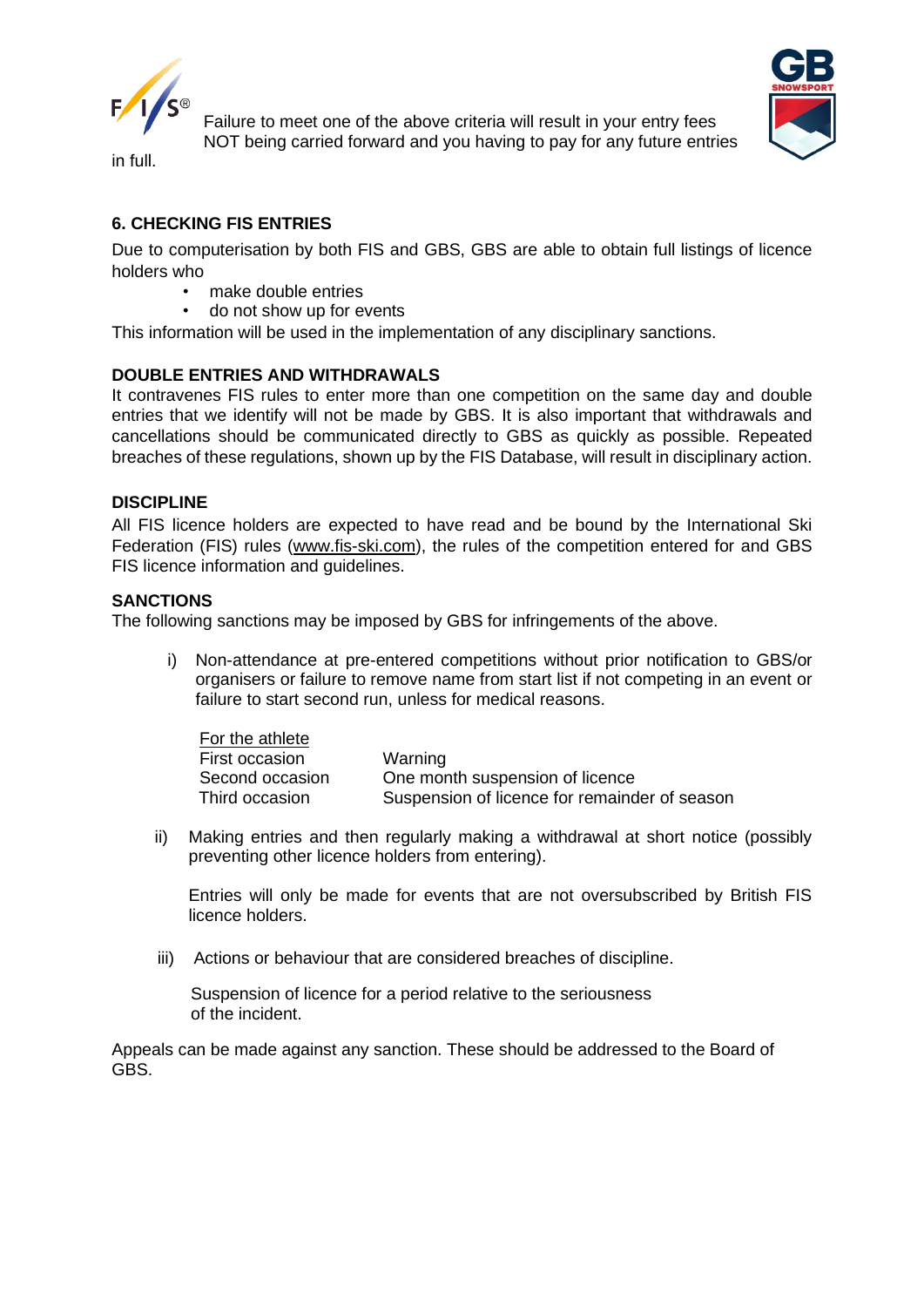



Please visit the FIS results database at [www.fis-ski.com.](http://www.fis-ski.com/)

#### **9. SPONSORSHIP**

FIS provide guidelines relating to sizes and style of permissible commercial markings. Different rules will apply at Olympic Winter Games. Details will be published annually on the FIS website and further information on the GBS website, although if in doubt you should contact the GBS office.

#### **10. ANTI-DOPING**

#### **Application of Anti-Doping Rules**

The UK Anti-Doping Rules shall apply to and shall bind all Athletes and Officials under the jurisdiction of GBS. Those to whom these Rules apply include:

- All Athletes and Officials who are members of, or licensed by GBS, including all GBS Teams and GBS Squads;
- All Athletes and Officials participating in Events, Competitions and other activities organised, convened, authorised or recognised by GBS;
- All Officials working with, treating or assisting an Athlete participating in a professional or sporting capacity; and
- Any other Athlete or Official who, by virtue of an accreditation, membership, licence, contractual arrangement or otherwise, is subject to the jurisdiction of GB Snowsport for the purposes of anti-doping, whether or not such person(s) is or are resident in the UK.

More information on UK Anti-Doping Rules and Violations can be found [here](https://www.ukad.org.uk/about/anti-doping-rules) (Rules) and [here](https://www.ukad.org.uk/sites/default/files/2020-12/UKAD%20ADRV%20infographic%20FINAL_0.pdf) (Violations).

#### **Written Agreement Provisions**

Athletes shall be deemed to have made themselves familiar with, and hereby agrees to be bound by the UK Anti-Doping Rules and to submit to the authority of UK Anti-Doping and any other appropriate body in the application and enforcement of those Rules.

#### **Disciplinary Actions**

Athletes must cooperate fully with any anti-doping investigations or proceedings, whether conducted by UK Anti-Doping or any other competent body. Failure to do so without acceptable justification may be treated as misconduct under the Code of Conduct.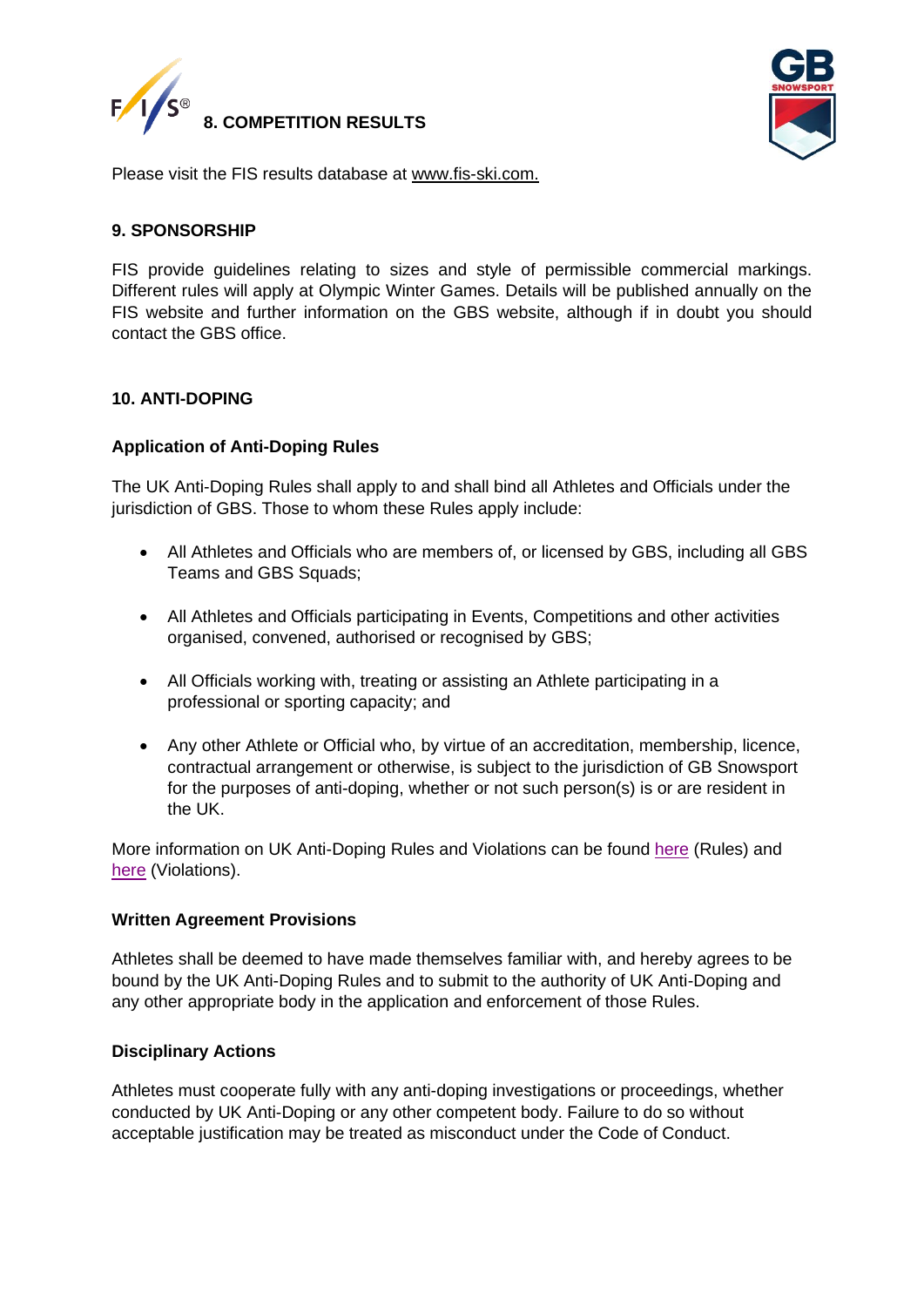



If an Athlete commits an act of misconduct that relates to anti-doping but does not amount to a violation of the UK Anti-Doping Rules, GBS may

bring disciplinary proceedings against that Athlete for such misconduct under Clause 6 of the Code of Conduct.

# **11. INJURIES AND INJURY STATUS**

When a FIS competitor injures him/herself and applies for the single penalty, the National Association (GBS) must apply to FIS as soon as possible for approval using the official form and submitting a medical certificate. It is the responsibility of the athletes to inform GBS of their injury.

The application of injury status is valid for one year and you must be inscribed on the FIS list for your injury status to be active e.g. if you are injured near the end of the season then you should renew your FIS licence for the following season and apply for a continued injury status. Injury Status is only valid for one season.

# **You can only apply for injury status up until 30th April 2023.**

To obtain a copy of the Request for Injury Status form, please follow the links below: [Freestyle](https://assets.fis-ski.com/image/upload/v1536920857/fis-prod/assets/Request_for_Injury_Status_Freestyle_Skiing.pdf) **[Snowboard](https://assets.fis-ski.com/image/upload/v1536923801/fis-prod/assets/Request_for_Injury_Status_Snowboard.pdf)** 

To refer to the FIS Point Rules, follow the links below: **[Freestyle](https://assets.fis-ski.com/image/upload/v1536918917/fis-prod/assets/FIS_Points_Rules_Freestyle_Skiing.pdf) [Snowboard](https://assets.fis-ski.com/image/upload/v1544171788/fis-prod/SB_FIS_Pointsrulebook.pdf)** 

### *Extract*

### *FIS 4.2.7.1 Conditions*

*-At least 90 days must have passed between the time of the injury and the competitor's first start.*

*-During the valid season a competitor can have no more than 6 starts while retaining the right to apply for Injury Status in respect of the following season.*

*-Competitors must remain registered as active with FIS to maintain Injury Status.* 

We would recommend that you take the time to read The Rules of the FIS points which detail injury status.

### **IMPORTANT!**

If you are injured, you need to discuss with your coach whether you should be placed on injury status. It is then **your responsibility** to make sure that your injury status is applied.

If you need to apply for injury status, you need to send the below two documents to [alex.mckeown@gbsnowsport.com.](mailto:alex.mckeown@gbsnowsport.com)

1) Complete the Single Penalty Form as above